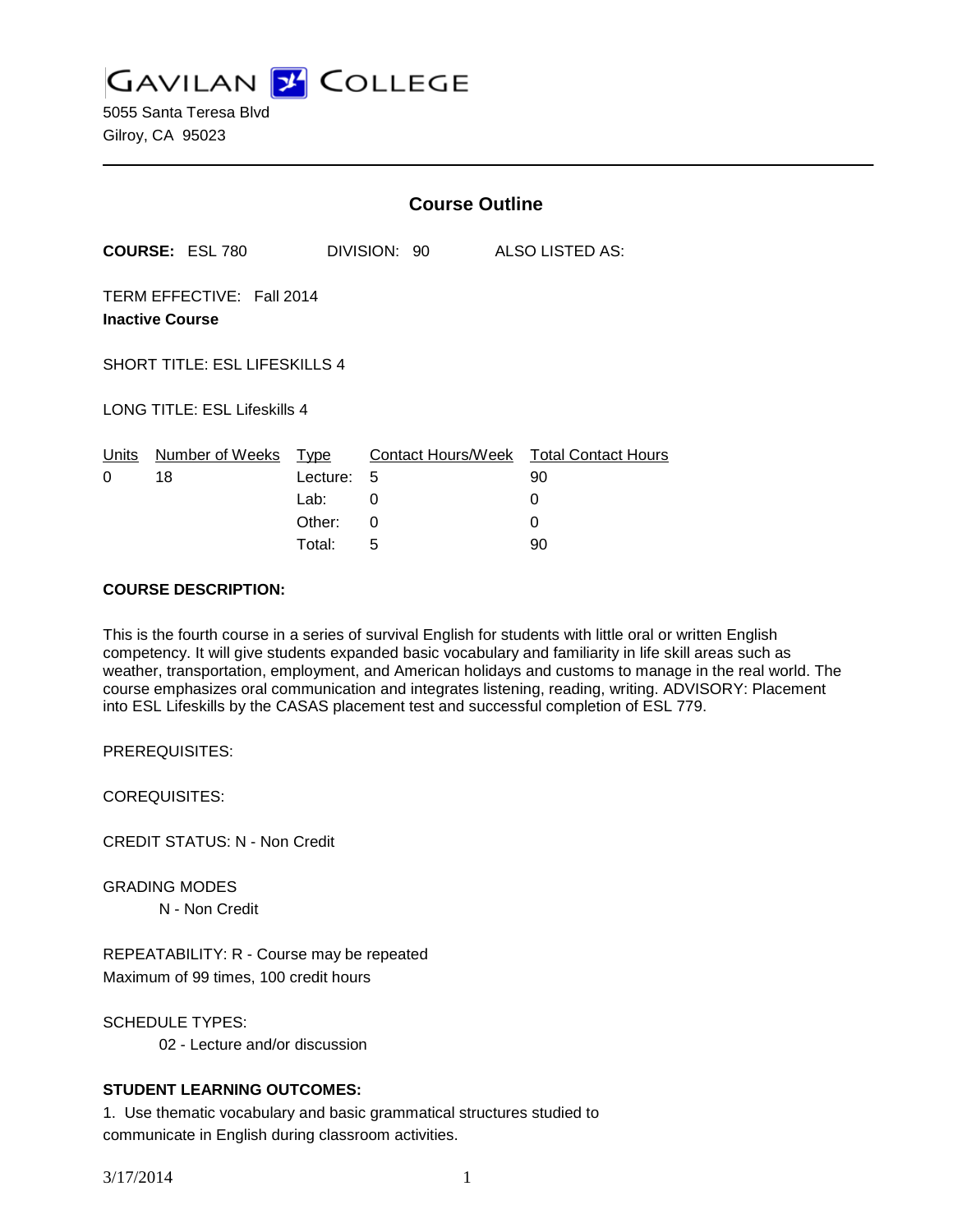ILO: 1, 2, 4 Measure: small/large group discussion, pair activities, oral interviews 2. Ask and answer simple questions about issues that affect their daily lives (employment, civics, U.S. geography, U.S. holidays, healthy lifestyles, library services, reading materials) ILO: 1, 2, 4, 6 Measure: small/large group discussion, pair activities, oral interviews 3. Write simple sentences using thematic vocabulary to express likes, dislikes, personal experiences, etc. ILO: 1, 2, 4 Measure: textbook assignments, written work 4. Read short, easy paragraphs about a variety of themes important to their daily lives. ILO: 1, 2, 4 Measure: textbook assignments 5. Apply thematic vocabulary and basic grammatical structures in real world situations. ILO: 1, 2, 4, 6 Measure: self-evaluation 6. Demonstrate class and study skills necessary for success in next level ILO: 1, 2, 4 Measure: class participation

## **CONTENT, STUDENT PERFORMANCE OBJECTIVES, OUT-OF-CLASS ASSIGNMENTS**

Inactive Course: 03/10/2014 10 Hours CONTENT: Introductory Information. The student will begin by reviewing the use of basic greetings, introductions, and personal data (name, gender, age, marital status, address, phone number, etc.) as well as of classroom vocabulary. Then the basic vocabulary and structures common to the areas of study in ESL 779 will be reviewed: the family, housing, time, clothes/shopping, food, telephone/emergencies, the body/health, hobbies/ activities, the post office, and jobs/occupations HOMEWORK: Written textbook assignments; vocabulary memorization PERFORMANCE OBJECTIVES: Students will review and be able to use concepts from the previous level in spoken and written form. 20 Hours CONTENT: Employment. The student will learn vocabulary related to the topic of employment. The student will be able to name occupations and identify the duties and skills associated with those occupations, describe his/her own job and ask others about their jobs, read a simplified job ad and call to inquire about it, fill out a simple job application, write a very basic resume, and role play a very simple job interview.

3/17/2014 2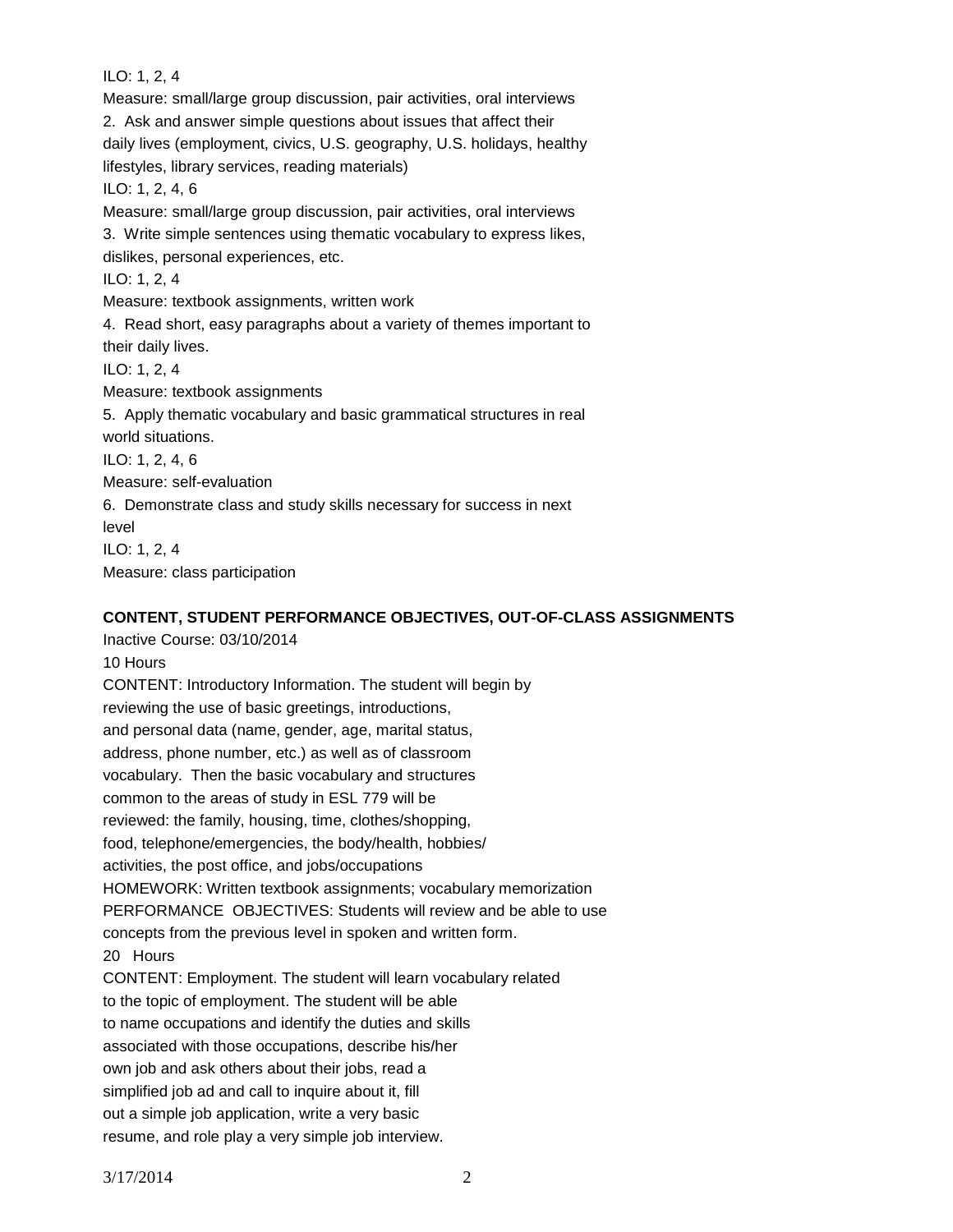Communication will focus on being able to inform and ask about employment.

HOMEWORK: Written textbook assignments; vocabulary memorization PERFORMANCE OBJECTIVES: Students will be able to look for a job, follow up and make an appointment for an interview, interview and supply a resume.

20 Hours

CONTENT: Civics/Geography. The student will learn vocabulary related to the basic structure of government in different countries and where other countries are. The student will be able to identify and talk about other students' native countries, states, and cities: locate U.S. states and major cities on a map; describe the U.S. flag and what it represents; have a basic understanding of U.S. government including the constitution and branches of government; learn about famous American presidents and leaders; and be familiar with the basic resources and procedures required to obtain a green card and/or become a U.S. citizen. Communication will focus on being able to discuss government and the basic structure of U.S. government. HOMEWORK: Written textbook assignments; vocabulary memorization

PERFORMANCE OBJECTIVES: Students will be able to locate various cities, states, and countries and will demonstrate a basic knowledge of American government and the resources available to them for citizenship.

10 Hours

CONTENT: Holidays. The student will learn vocabulary related

to American holidays and customs. The student will

become acquainted with American holidays and customs

including: Fourth of July, Halloween, Thanksgiving,

Christmas, New Year's Day, Martin Luther King Jr.

Day, President's Day, Valentines Day, St. Patrick's

Day, Easter, etc. The holidays may be studied

individually at the appropriate times during the

semester. Communication will focus on being able

to discuss a variety of American holidays and customs.

HOMEWORK: Written textbook assignments; vocabulary memorization

PERFORMANCE OBJECTIVES: Students will familiarize themselves with

American holidays: when they are celebrated, why they are celebrated,

and how they are celebrated.

10 Hours

CONTENT: Healthy Living. The student will learn vocabulary

related to healthy living and different lifestyles.

The student will recognize the

characteristics of a healthy lifestyle, including: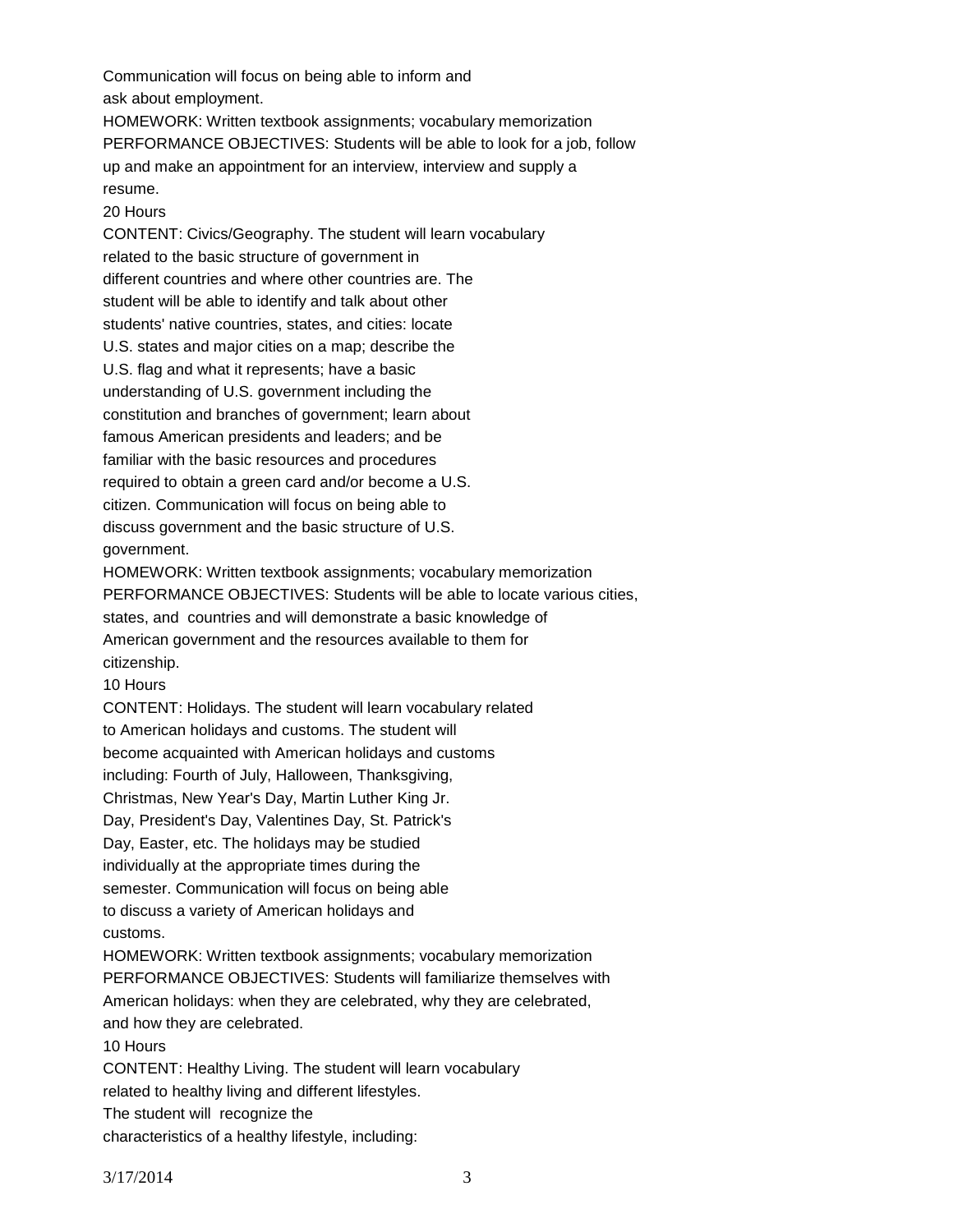proper nutrition, exercise, stress reduction, avoidance of harmful substances, etc., as well as be aware of community resources. Communication will focus on being able to discuss lifestyle and appropriate community resources. HOMEWORK: Written textbook assignments; vocabulary memorization PERFORMANCE OBJECTIVES: Students will be able to discuss healthy lifestyles and community resources. 10 Hours CONTENT: Library/Reading. The student will learn vocabulary related to libraries and reading materials. The student will plan a trip to the local library and learn how to obtain a library card, choose appropriate ESL/juvenile books, and read, write about and discuss the material read. Communication will focus on being able to use local library services and choose appropriate materials. HOMEWORK: Written textbook assignments; vocabulary memorization PERFORMANCE OBJECTIVES: Students will be able to make use of a library to find and borrow materials 5 Hours CONTENT: Review. The student will review common vocabulary and structures common to important areas of daily life learned in the semester to connect areas to one another and raise self-awareness of ability to communicate more spontaneously in these different areas HOMEWORK: Written textbook assignments; vocabulary memorization PERFORMANCE OBJECTIVES: Students will review semester topics and be able to speak spontaneously. 2 Hours CASAS testing

# **METHODS OF INSTRUCTION:**

Students practice conversation, role play, dialog, reading, writing practice, dictation. Activities are based on thematic topics for communicative competence. Teaching methods: TPR, the Natural Approach, the Communicative Approach, Cooperative Learning, Experiential Learning.

# **METHODS OF EVALUATION:**

The types of writing assignments required: None The problem-solving assignments required: None The types of skill demonstrations required: None The types of objective examinations used in the course: None

3/17/2014 4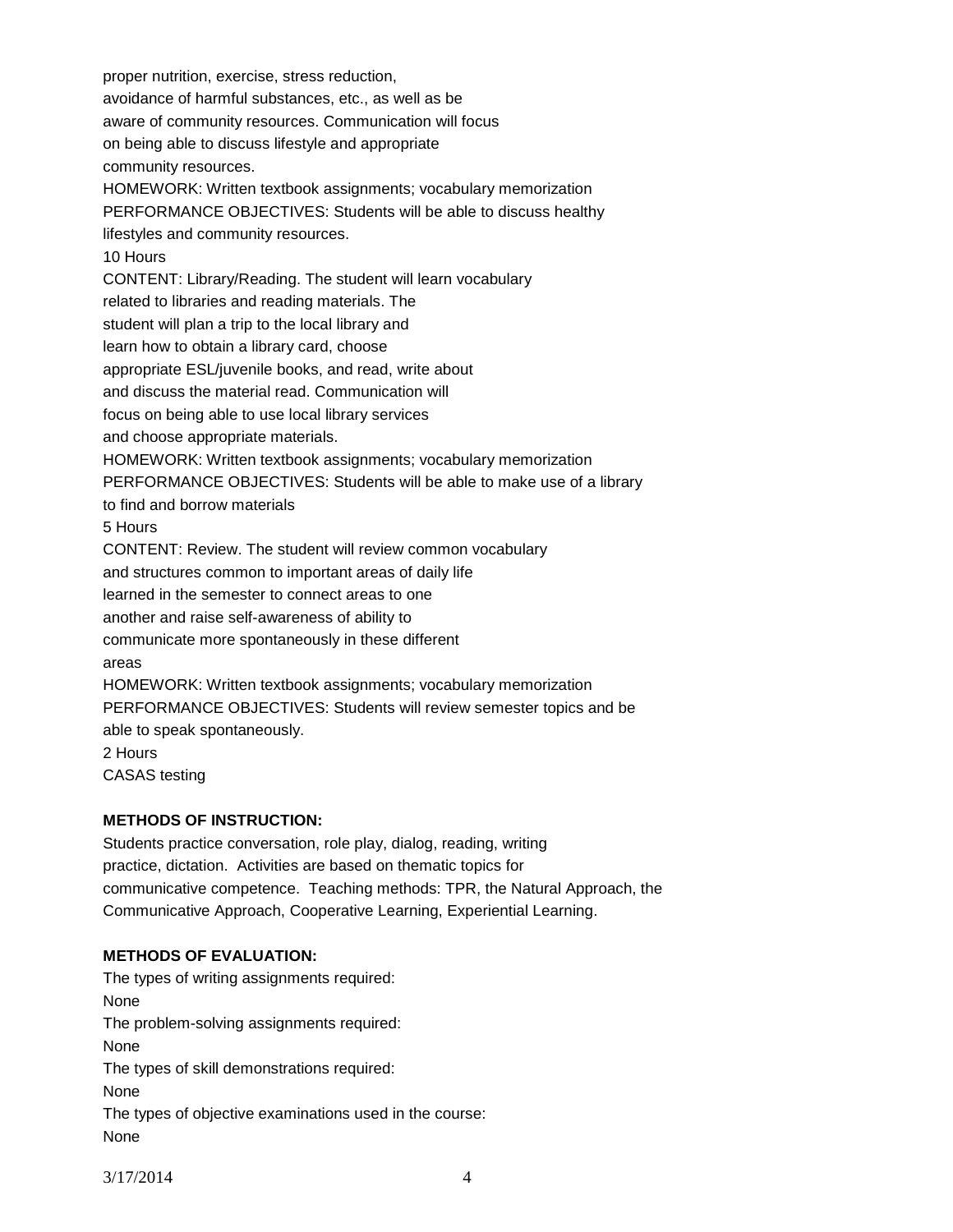Other category: Non Credit course. The basis for assigning students grades in the course: Writing assignments: 0% - 0% Problem-solving demonstrations: 0% - 0% Skill demonstrations: 0% - 0% Objective examinations: 0% - 0% Other methods of evaluation: 100% - 100%

# **REPRESENTATIVE TEXTBOOKS:**

Sabbaugh-Johnson and Jenkins, StandOut 2, Thomson Heinle, 2008 Adelson-Goldstein, Step Forward 1, Oxford University Press, 2007 Heinle, Picture Dictionary, Heinle, 2005 Burton and Maharg, Going Places, II, Prentice Hall Regents, 2000 Shapiro and Adelson, The Oxford Picture Dictionary, Oxford University Press, 2000 Soars, American Headway 1, Oxford University Press, 2002 Maurer and Schenburg, True Colors, Level 1, Longman, 1998 Molinsky and Bliss, ExpressWays 2, Longman, 1996 Brown, New Vistas 1, Longman, 1998 or other appropriate college level text. Reading level of text: Survival ESL grade. Verified by: M. Sanidad

## **ARTICULATION and CERTIFICATE INFORMATION**

Associate Degree: CSU GE: IGETC: CSU TRANSFER: Not Transferable UC TRANSFER: Not Transferable

### **SUPPLEMENTAL DATA:**

Basic Skills: B Classification: K Noncredit Category: A Cooperative Education: Program Status: 2 Stand-alone Special Class Status: N CAN: CAN Sequence: CSU Crosswalk Course Department: CSU Crosswalk Course Number: Prior to College Level: Y Non Credit Enhanced Funding: Y Funding Agency Code: A In-Service: N